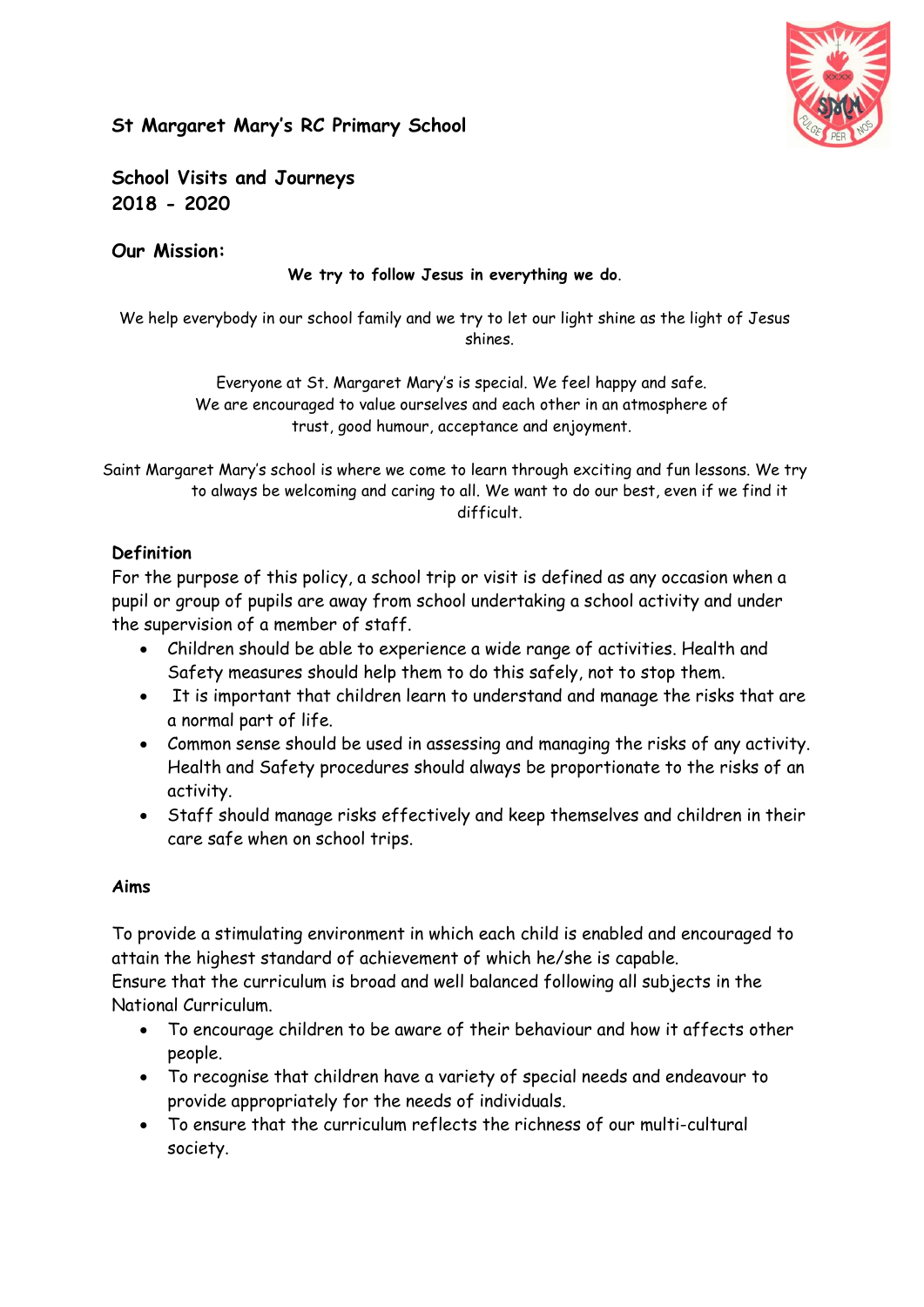- To foster and build on relationships with parents, governors and the wider community.
- To provide staff training as and when required.

# **Planning and Preparation**

We see educational visits (EVs) as an important part of school life that helps us provide a broad, balanced and stimulating curriculum. Most EVs are included in termly planning, although for some visits it may be necessary to plan further in advance. We work to ensure that all EVs add value to learning and provide experiences beyond those we can offer within school.

In planning for an EV the following process should be followed:

- 1. Check with the class teacher that the date and time is suitable for the chosen destination.
- 2. Book the venue and travel arrangements, write a letter to inform parents/carers of the date, time and cost of the trip. Staff must complete a risk assessment before the trip takes place.
- 3. All paperwork for day trips are kept by the Administration Officers.
- 4. Staff, volunteers and children are briefed prior to their trip (parents are given a sheet of DO's and DONT's) so that everyone is aware of their conduct throughout the trip. Where possible, children should use the "Buddy System" to encourage group responsibility.

### Pre-Visits

The class teacher or support staff member should, where possible, have prior knowledge of the venue. Any roads should be assessed and a plan for crossing made. If coaches are used, check they all have seatbelts. Children should not sit in the front seats of the coach and seat belts must be worn at all times. If using public transport, trip leaders should consider all possible alternative routes in the event of disruption to the main travel route on the day. Children with special educational needs should be considered and the visit should be planned in order to be as inclusive as possible. During the pre-visit, notice should be taken of the facilities available to include those with disabilities. Packed lunches should be booked at least two weeks in advance once numbers have been confirmed.

# Risk Assessments

The Risk Assessment (RA) process should focus on the journey and the programme at the venue. It should include the safety of pupils with emotional and behavioural difficulties. The RA is an opportunity to think about significant hazards, foreseeable hazards and plan control methods. A RA should also be carried out to determine whether a child's behaviour poses a flight risk or could lead to an incident.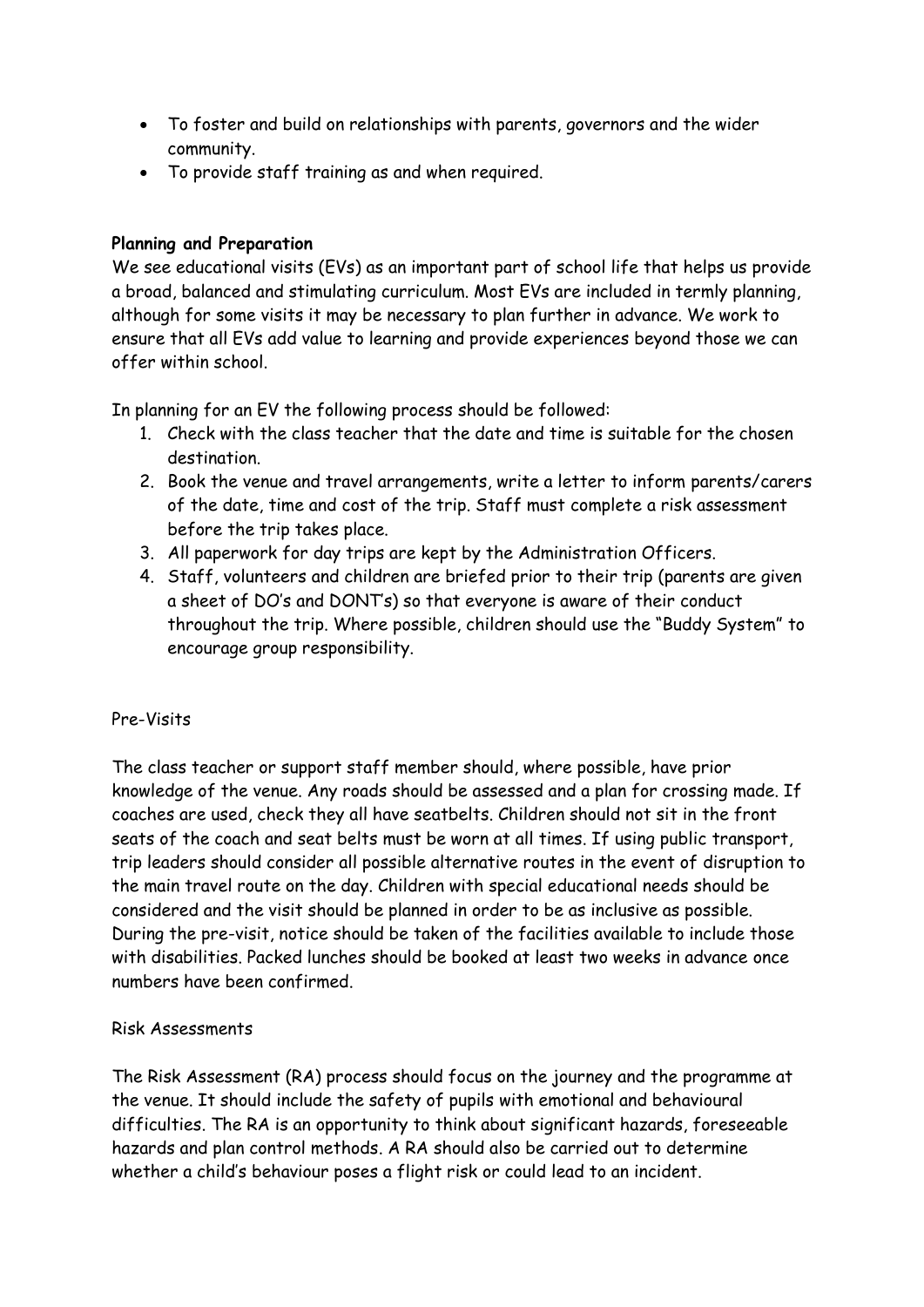Educational Visit Letters

Letters should include venue, date, transport, departure and arrival times, clothing, footwear, packed lunches, cost (including a statement about voluntary contributions).

### **Briefing**

Parents/volunteers are briefed before the trip.

This information should include:

- 1. Timetable
- 2. Venue and address
- 3. Mobile number of the class teacher and school number
- 4. Who they will be in charge of
- 5. Transport arrangements
- 6. Acceptable behaviour
- 7. Risk Assessment

Class teachers will have an emergency list of contact numbers and medical needs. First Aid kits, Asthma Pumps and Epipens must accompany the trip, no other medicines may be taken.

On the day of the trip, adults should be given a list of the children they will be responsible for. Teachers should make sure that children are appropriately dressed and children should wear sun hats and cream if the weather is hot and their trip is outdoors.

### **Costs**

All contributions are voluntary and no child should be excluded if there is a failure to pay. However, a trip may be cancelled if insufficient contributions are made. If a venue requires a cheque to be paid on the day, please ensure that the school's financial administrator is informed in good time to prepare this.

**Adults – Child Ratios** 1:4 Foundation Stage 1:8 Years 1-3 1:10 Years 4-6

Adults who accompany classes must not be left in sole charge of a group if they do not have CRB check completed. Volunteers accompanying during the visit should be aware that the teacher in charge should deal with any behavioural issues and that they should be their first point of contact if they have any concerns during the visit. If parents are accompanying classes with their own children, they should understand that the teacher has overall responsibility for all children within the class for the duration of the trip.